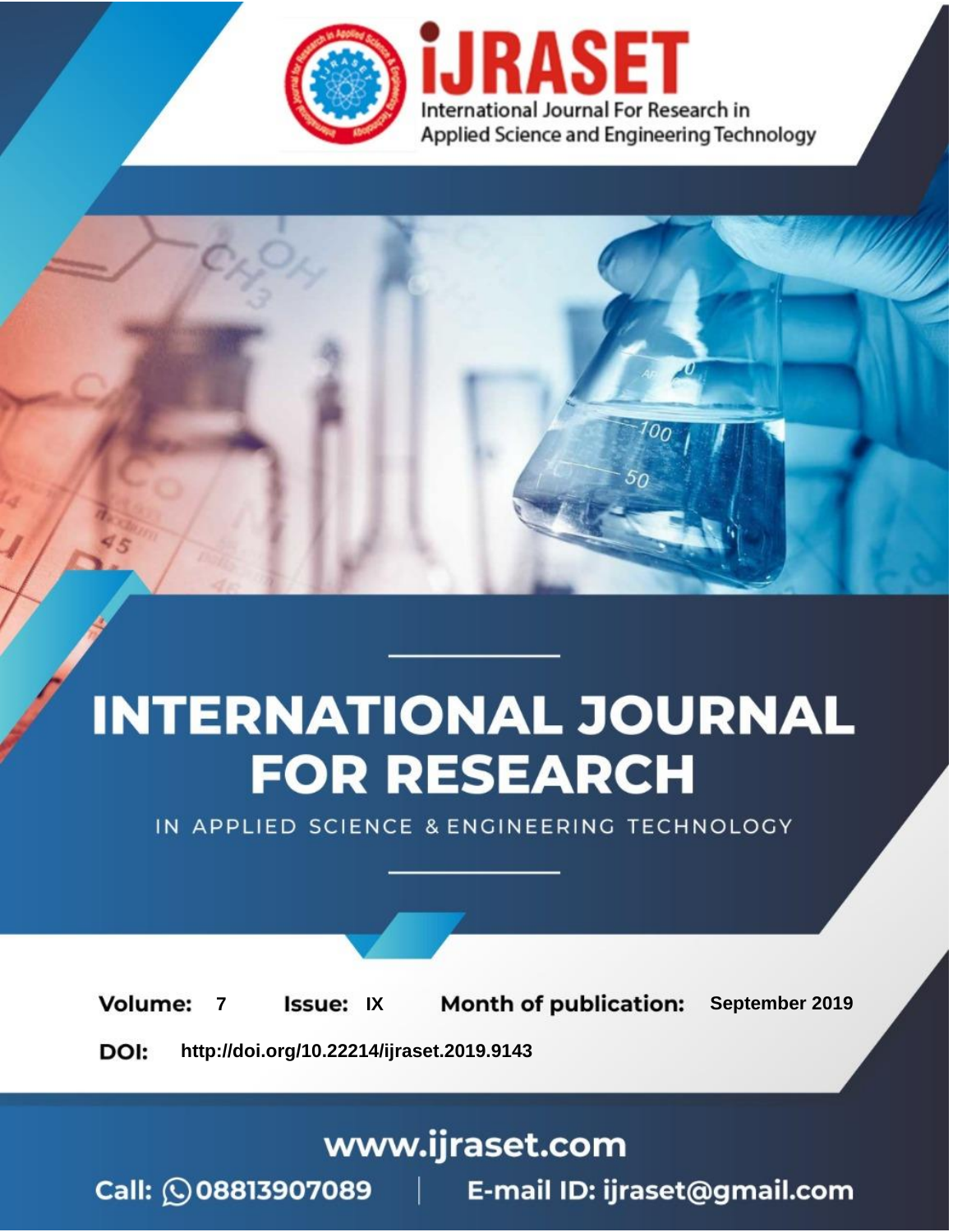# **A New Concept of Time Complexity of same Type of Infinite Instructions**

Sohel Aman Khan

*BCA (3rd Sem) Panskura Banamali College*

*Abstract: Computer is growing up day by day in the world around us and it's also become optimized physically and logically .For measuring logical optimization we have space complexity and time complexity. we write those things by the help of asymptotic notation. Now a days, space complexity not give us much problem for inventing large scale storage device at cheap cost . But , time complexity is still a big issue for programmers and Researchers . There are many methods and algorithms to optimize algorithms and many are under process. But , as for human nature, we want more optimize and try to know the unknown things of it.*

*Keywords: Space complexity, Time complexity, asymptotic notation, algorithms*

## **I. INTRODUCTIONS**

Time complexity shows the execution time of any statement or algorithms .It can be polynomial or exponential. It depends on that algorithm. Basically , it's calculated on finite number of statement. But for infinite number of statement there are less amount of work than finite number of statement. Many mathematical formulas can easily present the time complexity of infinite number of statement, theoretically. But for we cannot present this practically by current technology , researcher has less interest for this .My research is to present time complexity of some type of infinite statements in finite form. By this we can get brief idea about time complexity of some type of infinite statements.

# **II. METHOD**

To prove this concept,we should create a example which is given below-

while(1)-----------------(True)

{printf("It is my Research Paper\n");}

We know that the time complexity of one printf execution is 1 and for above program, it is  $1+1+1+\ldots$ . Infinity

We also know that, in zeta function of Reimann Hypothesis, $1+1+1+...$  Infinity is  $-1/2$ 

we accustomed that time complexity is positive.But ,in Physics , time can be negative.

So we can see that time complexity can be negative.

#### **III. RESULT**

By the above method we see that many type of infinite instructions have a time complexity which can represent in finite negative form . By seeing the trends of those time complexity,We get a brief idea that time complexity of other infinite instructions may be a finite negative number.

## **IV. CONCLUSION**

The main intention of this presentation is to Speed up the curiosity for infinite computation problem. The advantage of this research is to get brief idea of computation of infinite statement and create technology to compute this type of computation problem. The research will help the future researchers to do their research in this field as well as related fields.

#### **REFERENCES**

[1] A Unique Method To Get Time Complexity Of Same type Of Infinite Instructions -Sohel Aman Khan-ijraset.com, volume 7- issue -IX , September 2019(My Research Paper)

- [3] www.wikipedia.org
- [4] www.brilliant.org
- [5] www.quora.com

<sup>[2]</sup> Reimann Hypothesis